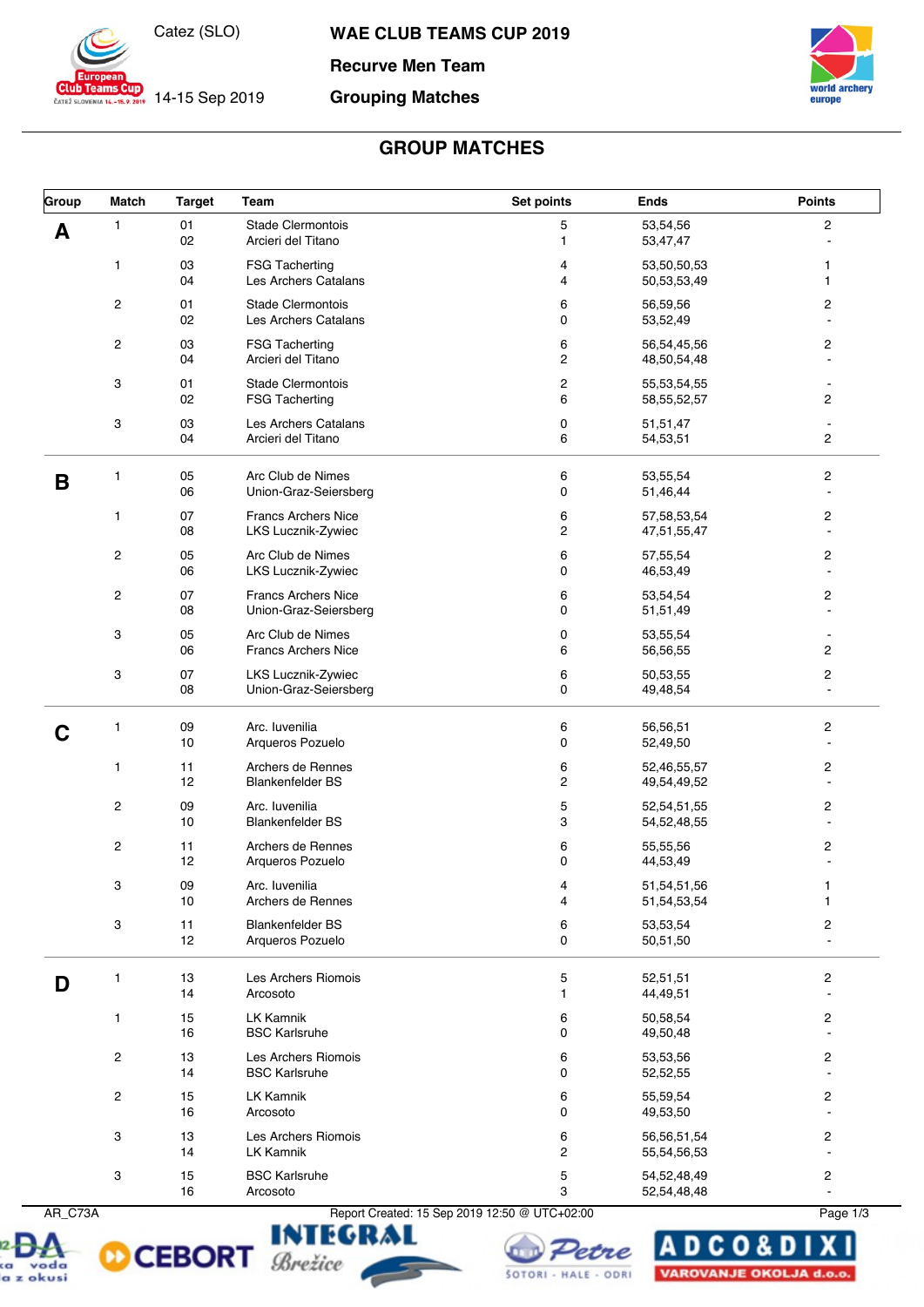

**WAE CLUB TEAMS CUP 2019**

# **Recurve Women Team Grouping Matches**



14-15 Sep 2019



### **GROUP MATCHES**

| Group | <b>Match</b>            | <b>Target</b> | Team                                                     | Set points                   | <b>Ends</b>                | <b>Points</b>           |
|-------|-------------------------|---------------|----------------------------------------------------------|------------------------------|----------------------------|-------------------------|
| A     | 1                       | 17            | LKS Lucznik-Zywiec                                       |                              |                            |                         |
|       | 1                       | 18<br>19      | LK Ankaran<br>Archers de Compiegne                       | 6<br>2                       | 50,53,51,49<br>47,52,54,46 | 2<br>$\blacksquare$     |
|       | $\overline{\mathbf{c}}$ | 17<br>18      | LKS Lucznik-Zywiec<br>Archers de Compiegne               | 4<br>$\overline{4}$          | 50,50,49,55<br>49,51,50,53 | 1<br>$\mathbf{1}$       |
|       | $\overline{\mathbf{c}}$ | 19            | LK Ankaran                                               |                              |                            |                         |
|       | 3                       | 17<br>18      | LKS Lucznik-Zywiec<br>LK Ankaran                         | 6<br>0                       | 56,55,51<br>54,43,46       | $\overline{c}$          |
|       | 3                       | 19            | Archers de Compiegne                                     |                              |                            |                         |
| В     | 1                       | 29            | La Sentinelle de Brienon                                 |                              |                            |                         |
|       | 1                       | 21<br>22      | Les Archers Catalans<br>Arc Club de Nimes                | 5<br>3                       | 54,50,50,50<br>51,51,50,48 | 2<br>$\sim$             |
|       | $\overline{c}$          | 20<br>21      | La Sentinelle de Brienon<br>Arc Club de Nimes            | 6<br>0                       | 55,48,51<br>42,40,46       | $\overline{c}$          |
|       | $\overline{\mathbf{c}}$ | 22            | Les Archers Catalans                                     |                              |                            |                         |
|       | 3                       | 20<br>21      | La Sentinelle de Brienon<br>Les Archers Catalans         | 5<br>$\mathbf{1}$            | 51,56,51<br>51,53,49       | 2                       |
|       | 3                       | 22            | Arc Club de Nimes                                        |                              |                            |                         |
| C     | 1                       | 23            | Les Archers Riomois                                      |                              |                            |                         |
|       | 1                       | 24<br>25      | Club Sagitta de tiro con arco<br><b>Blankenfelder BS</b> | 6<br>2                       | 49,51,48,50<br>49,46,48,43 | 2<br>$\blacksquare$     |
|       | $\overline{\mathbf{c}}$ | 23<br>24      | Les Archers Riomois<br><b>Blankenfelder BS</b>           | 6<br>$\mathbf 0$             | 54,53,52<br>49,48,50       | $\overline{c}$          |
|       | $\overline{c}$          | 25            | Club Sagitta de tiro con arco                            |                              |                            |                         |
|       | 3                       | 23<br>24      | Les Archers Riomois<br>Club Sagitta de tiro con arco     | 5<br>3                       | 49,53,53,51<br>50,50,44,51 | 2                       |
|       | 3                       | 25            | <b>Blankenfelder BS</b>                                  |                              |                            |                         |
| D     | 1                       | 26            | Al'Kala                                                  |                              |                            |                         |
|       | $\mathbf{1}$            | 27<br>28      | Saint Avertin<br>Almussafes                              | 6<br>2                       | 53,55,50,56<br>50,50,51,46 | $\overline{c}$<br>ä,    |
|       | $\mathbf 2$             | 26<br>27      | Al'Kala<br>Almussafes                                    | 5<br>$\mathbf{1}$            | 55,52,53<br>53,49,53       | $\overline{\mathbf{c}}$ |
|       | $\overline{c}$          | 28            | Saint Avertin                                            |                              |                            |                         |
|       | 3                       | 26<br>27      | Al'Kala<br>Saint Avertin                                 | $\overline{\mathbf{c}}$<br>6 | 55,52,49,47<br>49,55,50,56 | $\overline{c}$          |
|       | 3                       | 28            | Almussafes                                               |                              |                            |                         |